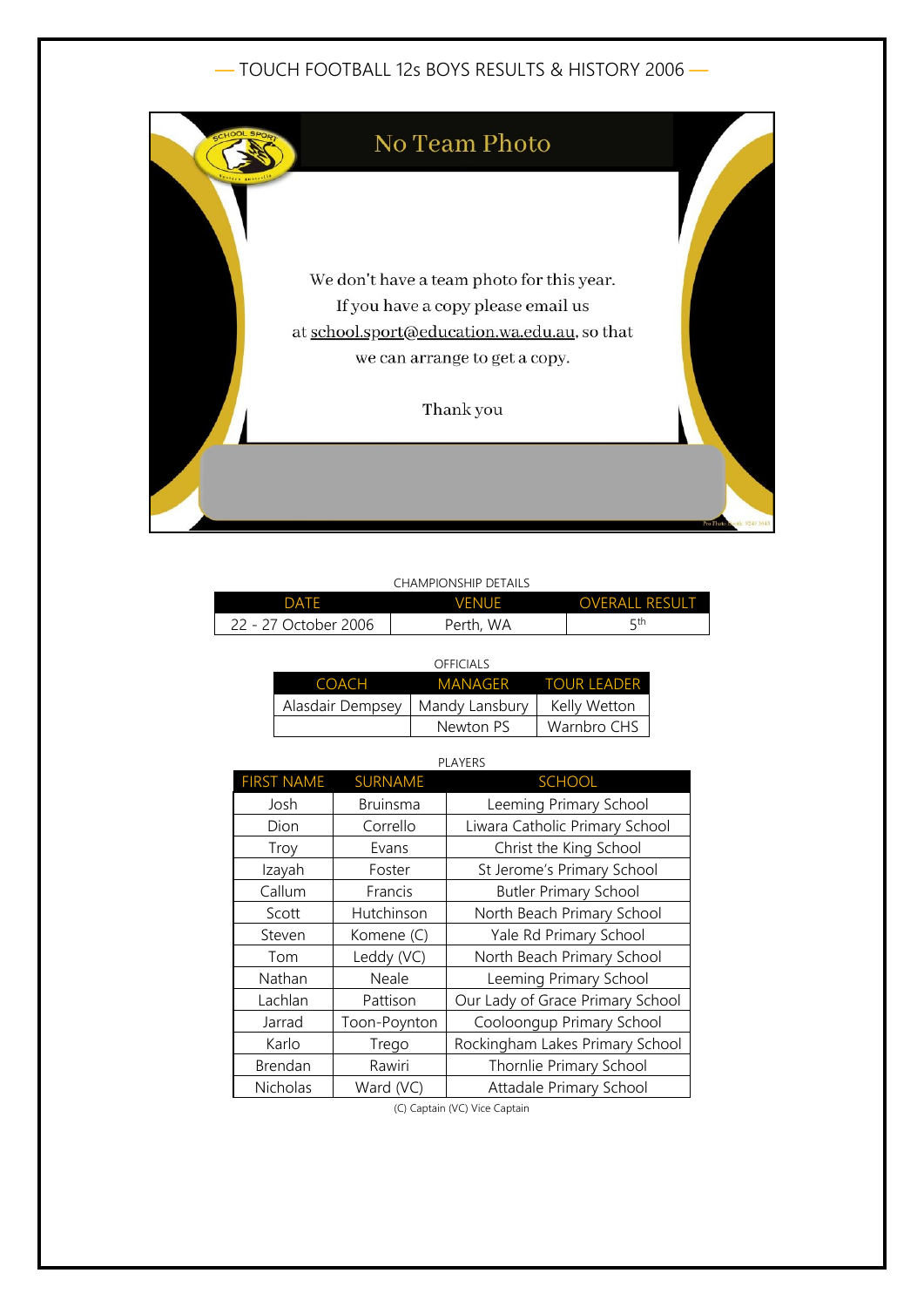## — TOUCH FOOTBALL 12 GIRLS RESULTS & HISTORY 2006 —



|                      | CHAMPIONSHIP DETAILS |                       |
|----------------------|----------------------|-----------------------|
| <b>DATE</b>          | <b>VENUE</b>         | <b>OVERALL RESULT</b> |
| 22 - 27 October 2006 | Perth, WA            | 5th                   |

|                                             | OFFICIALS  |                    |
|---------------------------------------------|------------|--------------------|
| <b>COACH</b>                                | MANAGFR    | <b>TOUR LEADER</b> |
| Kellie Cockram                              | Dayna Ward | Deb Quan           |
| Carey Baptist College   John Curtin College |            | Brookman PS        |

| <b>PLAYERS</b>    |                |                                 |  |  |
|-------------------|----------------|---------------------------------|--|--|
| <b>FIRST NAME</b> | <b>SURNAME</b> | <b>SCHOOL</b>                   |  |  |
| Courtney          | Bowe           | Newton Primary School           |  |  |
| Kristie           | Bower (C)      | Waikiki Primary School          |  |  |
| Aroha             | Broadbridge    | Morley Primary School           |  |  |
| Jessica           | <b>Burton</b>  | West Leeming Primary School     |  |  |
| Emily             | <b>Burton</b>  | West Leeming Primary School     |  |  |
| Rebecca           | Fielding       | Newton Primary School           |  |  |
| Jodie             | Hawes          | Newton Primary School           |  |  |
| Mellery           | King           | Shelley Primary School          |  |  |
| Sasha             | Mitchell       | St Patrick's Primary School     |  |  |
| Sarah             | Mulhem         | Swanbourne Primary School       |  |  |
| Leona             | O'Kane         | Leeming Primary School          |  |  |
| Philipa           | Seth (C)       | All Saints' College             |  |  |
| Rosemarie         | Trego          | Rockingham Lakes Primary School |  |  |
| Emma              | Walkey         | Leeming Primary School          |  |  |

(C) Captain (VC) Vice Captain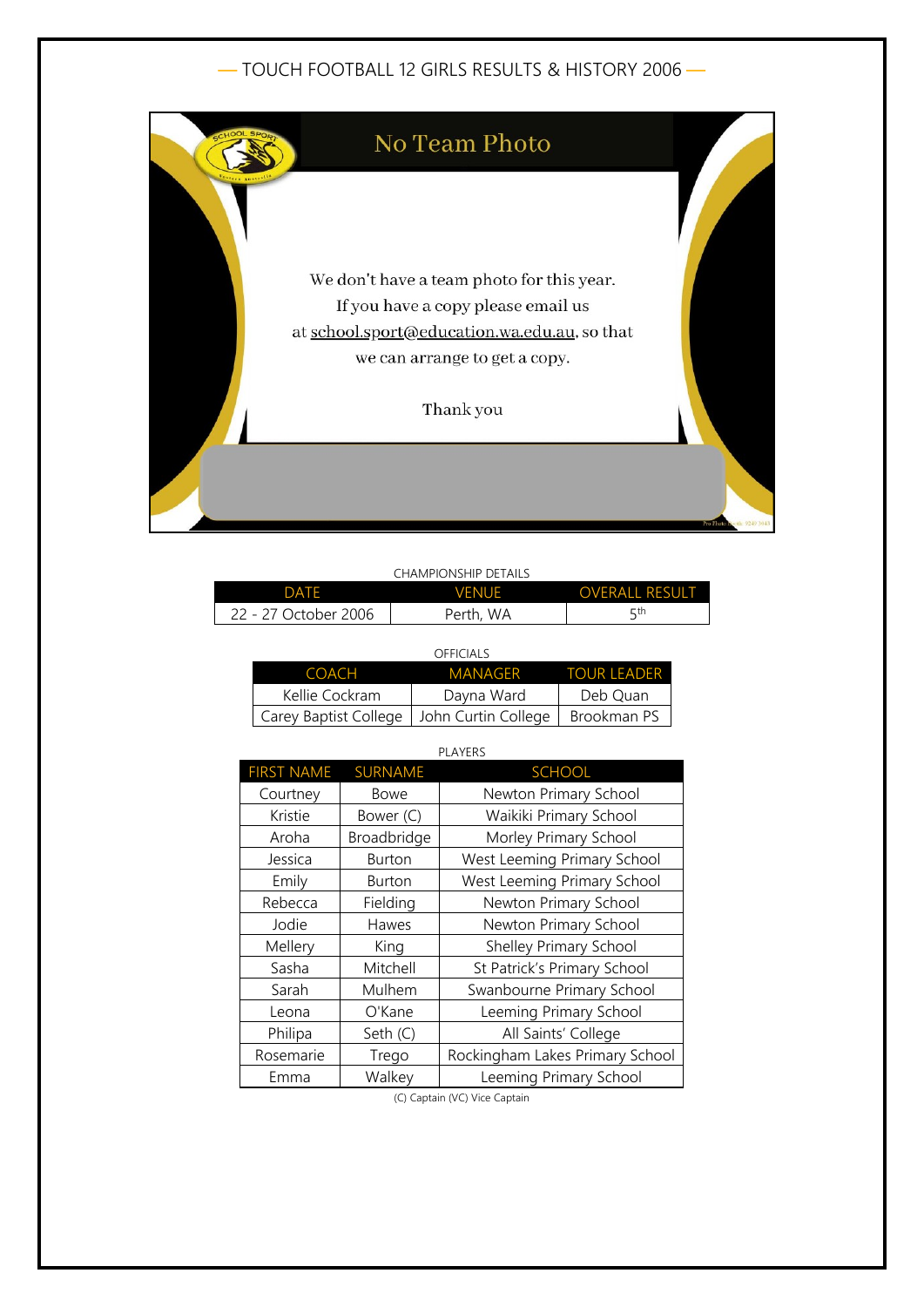## — TOUCH FOOTBALL 15s BOYS RESULTS & HISTORY 2006 —



#### CHAMPIONSHIP DETAILS

| DATE                 | <b>VENUE</b> | <b>OVERALL RESULT</b> |
|----------------------|--------------|-----------------------|
| 22 - 27 October 2006 | Perth, WA    | <b>Qrd</b>            |

#### OFFICIALS

|             | COACH MANAGER TOUR LEADER      |              |
|-------------|--------------------------------|--------------|
|             | Anthony Prior   Carron Traynor | Kelly Wetton |
| Warnbro CHS |                                | Warnbro CHS  |

### PLAYERS

| <b>FIRST NAME</b> | <b>SURNAME</b> | <b>SCHOOL</b>                 |
|-------------------|----------------|-------------------------------|
| Abraham           | Clark (C) (MW) | Hamilton Senior High School   |
| Antini            | Brown          | Hamilton Senior High School   |
| Arphirak          | Paul           | Swan View Senior High School  |
| Blane             | Edwards        | Warnbro Community High School |
| <b>Brandon</b>    | Falamoe        | Hamilton Senior High School   |
| Brody             | Toon-Poynton   | Safety Bay Senior High School |
| Chris             | Traynor (VC)   | Hamilton Senior High School   |
| Clinton           | Bishop         | Kalamunda Senior High School  |
| Cody              | Strom          | Lakeland Senior High School   |
| Daniel            | King (VC)      | Broome Senior High School     |
| Derek             | Rakatau        | Hamilton Senior High School   |
| Jordan            | Tai            | Warnbro Community High School |
| Senitivino        | Palelei        | Lakeland Senior High School   |
| Tim               | Tuaana         | Warnbro Community High School |

(C) Captain (VC) Vice Captain (MW) Medal Winner \*All-Australian